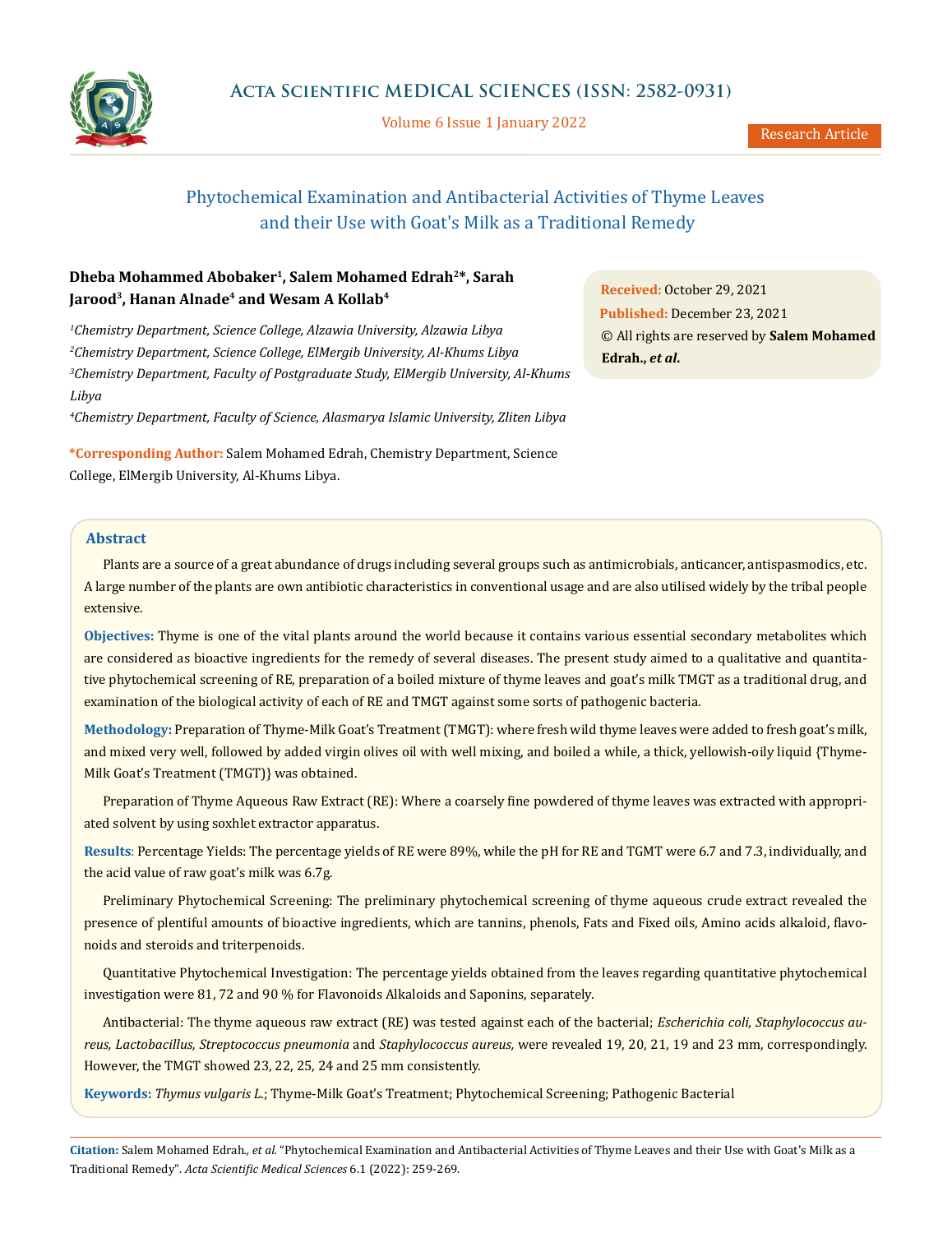260

## **Introduction**

Scientific Name: *Thymus vulgaris L*.

#### Local Name: Zaatar

Thyme (*Thymus vulgaris L*.) widespread planted in temperate climates and the Mediterranean Nations. And is one of the great commercially valuable herbs, Besides, this plant has an adequate pungent aromatic, wherever flowers, leaves and oils extracted from the plant are widely used, special as a medicament for treating diseases or in food ingredients for a variety of cuisines, such is much appropriated to give a flavouring to soups for delightful savour. Moreover, historically, thyme is reported extended back to ancient Rome and Egypt. Where the Romans had it ere feeds and delivered it to warriors as a symbol of bravery and courage and admiration. While the Egyptians, involving the thyme, in the mummification methods. As for the ancient England communities, they used it as a spice when cooking their meals. Given that thyme contains vital and effective components of secondary metabolic constituents, which made it play a major role in prevention, treatment and other uses, the presence of compounds such as carvacrol, Linalool and others, which would resist and kill microbes. Additionally, were used as a medicine of numerous of diseases in the nowadays and in old time. Accordingly, and from these benefits makes it safe in utilising in many purposes such as a pesticide, mainly presence of thyme oil in thyme, which is the principal effective component thymol were have also demonstrated anti-microbial, anti-fungal, and maybe for other abilities. Thymol is additionally known by several names such as 2-isopropyl-5-methyl phenol (IPMP) or isopropyl*m*-cresol, 1-methyl-3-hydroxy-4- isopropyl benzene [1], is a natural monoterpenoid phenol derivative of cymene,  $C_{10}H_{14}O$ , isomeric with carvacrol, found in oil of thyme, and extracted from *Thymus vulgaris* L*.* (common thyme), and also found in other diversities of plants. Carvacrol, or cymophenol,  ${\sf C_6H_3}$  (CH<sub>3</sub>) (OH)  ${\sf C_3H_{7}}$ , is a monoterpenoid phenol, also, it has a distinctive sour. The natural occurrence of carvacrol is present in the essential oil of *Thymus vulgaris*  L. while Carvacrol, or also known as cymophenol,  $\mathsf{C}_{\mathrm{6}}\mathsf{H}_{\mathrm{3}}\left(\mathsf{CH}_{\mathrm{3}}\right)$  (OH)  $C_3H_\gamma$  is a monoterpenoid phenol, has a distinctively pungent and tempered scent of oregano  $[2]$ . Carvacrol is present in the extracted essential oils of some plants such as oil from thyme, *Origanum vulgar* (oregano), and oil collected from pepperwort. Where, thyme essential oil contains subspecies between 5% and 75% of carvacrol [3]. Carvacrol has antimicrobial activity against several diverse bacterial and strains  $[4]$ . Moreover, to these incredible benefits,

thyme also contains many vitamins (A, C, E, K, and B6) and minerals (calcium, iron, phosphorous, manganese and magnesium) as well as omega-3 and omega-6. On the other hand, for the therapeutic advantage of the thyme plant since ancient times, against bacteria and viruses that cause allergies, asthma, mouth and throat infections, which makes it the focus of the attention of many scientists and the practice of using it to prove its effectiveness and great advantageousness. Therefore, to shield against pathogenic microorganisms, the immune system must be strengthened by eating dietary therapy foods containing active chemical ingredients, especially if the food is focalised on herbs, and what is medicinal, and to get prevention of diseases, and eliminate them; moreover, air disinfection factor to prevent transferring of microbes; also, surface sterilize agent to provide a sanitized environment. The presence of the biochemical components differs from one plant to another and from one species to another; this depends on the genetic factors as well as on the place and conditions that the plant lives in. The functional groups, compositions and structures of chemical compounds play an important role in determining their activity against microbes, hence the distinction of each plant from another in its activity against one type of these microbes. For instance, the presence of phenolic groups exists in plant extract will cause an effect on microbes [7], while the fractions of essential oil will stimulate the cell membrane, will alter permeability and leakage of vital intracellular components, also the impairment of the bacterial enzyme system and cell respiration [8,9].

## **Health benefits and uses**

Thyme is one of the main herbs in diverse fresh and cooked meals menus around the world. Usually, it's typically used in little quantities, because it has an efficacious and influential aroma and wild flavour, for the reason that, is indicating of consists of a variety of significant Ingredients and nutrients. In Libya since early times, *Thymus vulgaris* L. plant and Goat's milk was utilised to treat various diseases and people are still applied for health care and as natural remedies until now. Libyans used thyme in foods as a flavour, and further used plenty of aromatic herbs are added to the milk in the manner of forming remedies, essentially as a medicine to treat different ailments, particularly chests diseases, before-mentioned they used Goat's milk and thyme in treating chest diseases such as cough and chronic cough which may take more than one month or longer, and that is considering an inconvenience to patients. As this effective treatment is prepared in the following way, in a glass ves-

**Citation:** Salem Mohamed Edrah*., et al.* "Phytochemical Examination and Antibacterial Activities of Thyme Leaves and their Use with Goat's Milk as a Traditional Remedy". *Acta Scientific Medical Sciences* 6.1 (2022): 259-269.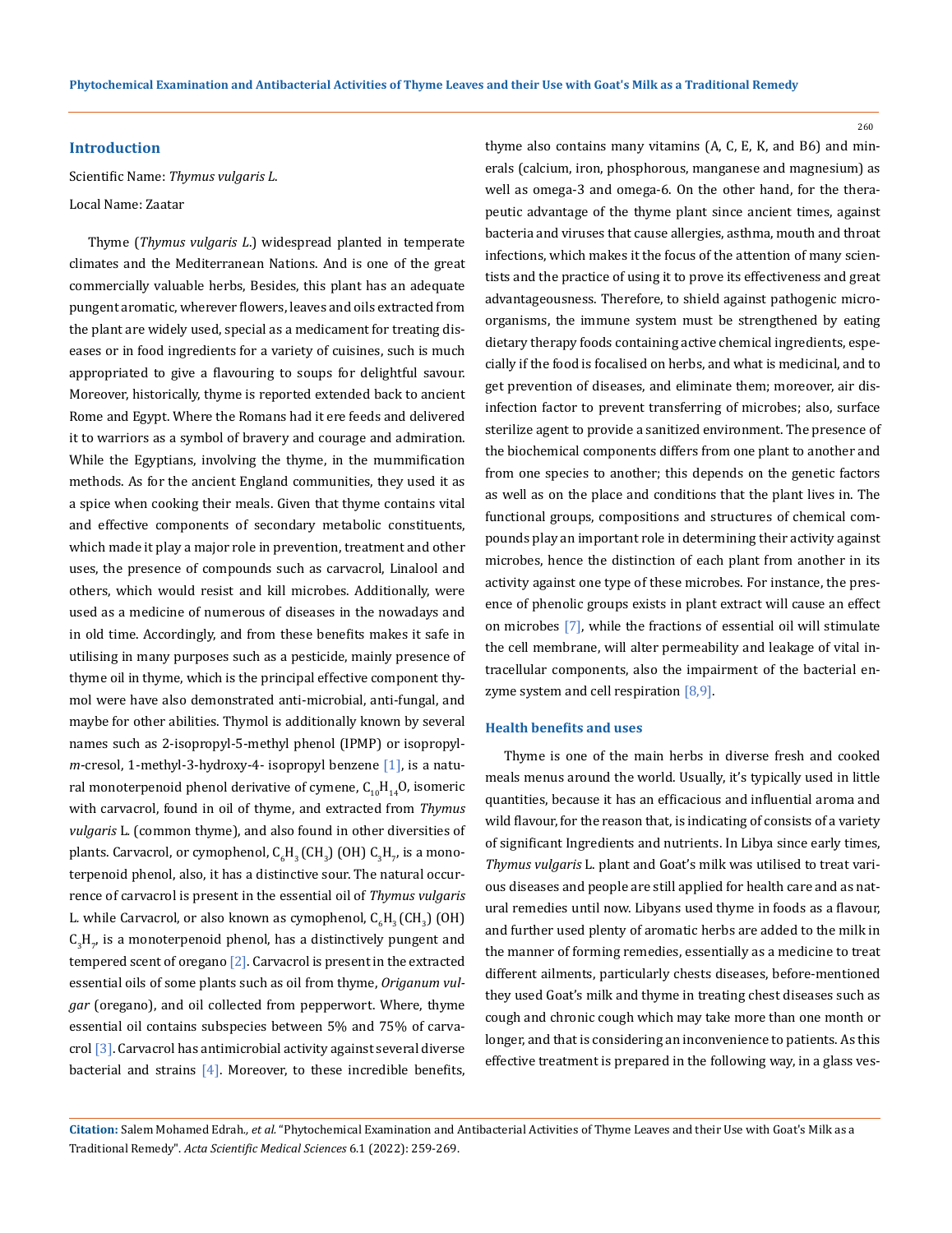sel with a capacity of 3000 ml, 1000 ml of not boil fresh goat's milk, added to it, and then 1000g of fresh wild thyme leaves is added and mixed very well, following by 1000 ml of virgin olives oil is added, then with well mixing, and placed on the heater for three hours, from the beginning of the boil time, after that, the mixture is filtered using a suitable piece of cotton gauze. As a result, 500 ml of a thick, yellowish-oily liquid was obtained; this filtrate is then cooled and kept the product in the refrigerator at a temperature of 4 degrees Celsius until further use as a treatment by drinking it twice daily in the morning and at night. Thymol is used as a remedy concerning fungal infection of the skin like dermatophytosis, dermatophyte infection or tinea. As well as, is applied in infection to treat Hookworm Disease [10]. Goats' milk has less allergenic than other kinds of milk and discourages surplus mucous formation [11]. This green herb is attainable from wild, farms; the vase or growing in the garden at home may be used as dried, fresh, or in oil extracted from, and possesses many wellness advantages. Therefore, and due to the ease of obtaining it, its simple use and its effective, fast and positive effect, it was added to goat milk as a treatment and at the same time as a nutrient for the human body. Sometimes it is difficult for the human body to obtain all the nutrients that it needs during its daily lunch. Thyme is a good source of vitamin A, rich in vitamin C, which makes it a helpful aid for restoring health during colds. It is also a good source of fibre, manganese, copper and iron. Milk has biological, nutritional and biological value, making it an important part of the human diet. Thus, each type of milk of different kinds of animals has dissimilar biochemical and physicochemical composition. Nutrition and living conditions goats have a great impact on the various products of excellent quality that would give the biological value and the energy needed, in relative to other types of milk. The unbalanced and insufficient diet of the human body leads to many disorders, meaning that the imbalance in fat intake may be a major cause of obesity and the associated diseases such as high blood pressure and cardiovascular disease. The acid value is defined as the number of milligrams of required potassium hydroxide to neutralize the free fatty acids contained in one gram of fat. And it is that free fatty acids are formed naturally during the decomposition of triglycerides, meaning that they are considered a relative measure of rancidity.

#### **Objective**

This research study was involved for the preliminary analysis in the laboratory of some chemical constituents of thyme leave extract (RE), as well as preparation of traditional medicinal drug (TMGT), for the treatment of some chest diseases such as asthma and for other diseases. Also, the plant aqueous extracts of thyme leaves and further the therapeutic mixture were separately tested against some types of pathogenic bacteria that may cause chest and other diseases.

## **Methodology**

## **Collection of the materials required for preparation**

- Raw Goat's Milk: The raw milk sample was milked from goats which grazed and fed on thyme plants, moreover, is in the mountainous areas surrounding the city of AlKhums, It is located 120 km to the west of the capital, Tripoli, and these areas are known for the growth of the thyme plant. From where they are milked afterwards which will significantly enhance the efficiency of qualities of milk and also yield. After very good cleaning up udder and teats of the goat (It's needed, by water to do one squirt, on each teat to flesh out any blockage and bacteria, (Take a look at that milk just collected from the first squirt of each teat, to make sure there are no blood or clumps of milk which could indicate mastitis). The fresh milk was milked from the goat and then was collected in sterile plastic utensils. Selected samples were immediately transported under suitable requirements conditions and as planned to work on it, with great care to avoid any contamination.
- **Thyme:** The fresh wild thyme was collected locally from the wilds of the mountains area surrounding the city of AlKhums, The plants were used for their phytochemical analysis, moreover for the Preparation of Thyme-Milk Goat's Treatment (TMGT). The plants collected were identified botanically in the Biology Department, College of Sciences Alkhums University of Elmergib Alkhums Libya. The healthy leaves were sorted from the plant, and washed well with tap water and then with distilled water to ensure the removal of dust and all unwanted desirable, after that the leaves were dried with a clean towel and spread in the shadows for 72 hours with occasional stirring, and then transferred to a drying oven at a temperature 40 minutes for 24. The plant sample was coarsely powdered using mortar and pestle to obtain a fine powder which was stored in opaque and sealed bottles and kept in a cool and dry place until use.
- Virgin olives oil: the virgin olives oil was obtained from the farms around the city of Alkhums, also.

**Citation:** Salem Mohamed Edrah*., et al.* "Phytochemical Examination and Antibacterial Activities of Thyme Leaves and their Use with Goat's Milk as a Traditional Remedy". *Acta Scientific Medical Sciences* 6.1 (2022): 259-269.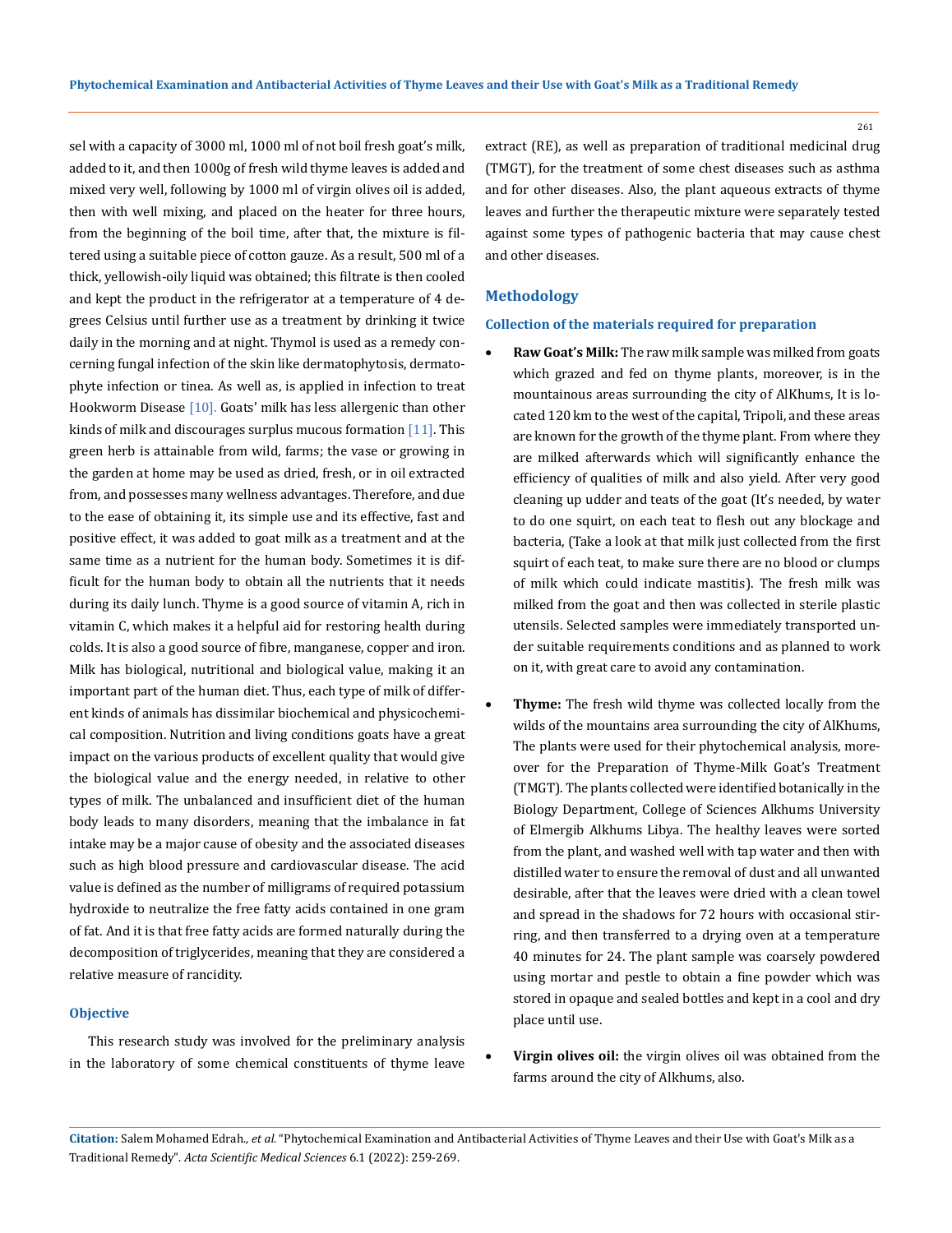#### **Preparation of thyme aqueous raw extract (RE)**

A finely powdered sample, 20 g was extracted with 400 ml of distilled water by using Soxhlet Extractor Apparatus. The extraction was carried out for about five hours till the colour of solvent at the last siphoning time returned colourless. The solvent was completely separated to achieve a proper dry yield by evaporating under reduced pressure using Rotary Evaporator Apparatus. The yield percentage was calculated as followed:

#### % yield = Mass of Extract/Mass of Leaves x 100

# **Preparation of thyme-milk goat's treatment (TMGT) Preparation method**

In a beaker with a capacity of 3000 ml, 1000 ml of fresh goat's milk was added to it, and then1000 g of fresh wild thyme leaves were added and mixed very well, followed by 1000 ml of virgin olives oil were added with well mixing, and placed on the heater for two hours, from the beginning of the boil time, after that the mixture was filtered. As a result, 500 ml of a thick, yellowish-oily liquid {Thyme-Milk Goat's Treatment (TMGT)} was obtained. And keep the product in the refrigerator at a temperature of 4 degrees Celsius until further use.

#### **Measuring of pH value**

The pH value was measured at  $24 \pm 2^{\circ}$ C using a pH meter with a combined electrode. The obtained result for each RE and TMGT were exhibited in table 1.

## **Measurement of acid value (AV)**

The acid value was expressed concerning oleic acid throughout the experiment.

Acid value (AV) is defined as the mg of KOH required to neutralize the free acids existent in 1g of fat or oil. The AV is often used as a quality indicator in frying oils, where a limit of 2 mg KOH/g oil is sometimes used. = 1.3 mg.

#### **Extraction of fatty oil**

A sample of raw goat's milk was centrifuged, filtered off, dried and pulverised, from this, 20g was sifted through the No.2 sieve, after that, extracted by soxhlet extractor with 400 ml of n-hexane for about 3 hours, cooled, filtrated and evaporate the solvent to dryness at reduced pressure in a rotary evaporator, at finally, the fatty oil Collected.

#### **Preparation of reagents**

- **Phenolphthalein indicator:** 1g of phenolphthalein was dissolved in 100 mL of ethanol.
- Sodium hydroxide titrant: 4.0g of sodium hydroxide was dissolved with 1000 mL of distilled water in a volumetric flask.
- **Ethanol-ether solution:** The ethanol solution is prepared with dimethyl ether immediately before use. Where that, (1:1, v/v) a mixture of ethanol and diethyl ether and neutralize with sodium hydroxide titrant and add 1.0 mL of phenolphthalein indicator until pink colouration is observed.
- **Standardization of sodium hydroxide titrant:** 1.2g of potassium hydrogen phthalate, was dried to constant weight in an oven at 105℃, then in a conical flask was dissolved with 50 ml of distilled water, and shake well. 4 drops of phenolphthalein indicator was added.

This solution was titrated with the sodium hydroxide titrant till the pink colouration was observed. Where, towards the completion of the titration, potassium hydrogen phthalate was completely dissolved. The concentration of the sodium hydroxide titrant was calculated according to the following equation:

$$
\text{C}_{\text{NaOH}} = \text{W}_{\text{CBHSKO4}} \text{X P}_{\text{CBHSKO4}} \text{X 1000/V}_{\text{NaOH}} \text{X MW}_{\text{CBHSKO4}}
$$

Where:  $C_{\text{NaOH}}$  = Molarity of sodium hydroxide titrant (mol/L), W  $_{\text{CBHSKO4}}$  = Weight of potassium hydrogen phthalate used (g), P<sub>C8H5KO4</sub> = Purity of potassium hydrogen phthalate (%), V  $_{\text{NaOH}}$  = Volume of sodium hydroxide titrant used (mL) and  $Mw_{CRH5K04}$  = Molecular weight of potassium hydrogen phthalate = 204.22g.

#### **Titration of test solution**

Weighed the accurate quantity of the fatty oil being examined as shown in Table 1 and mixed with 50 mL of ethanol-ether solution was placed in a 250-mL conical flask. And then, shake the mixture well with heating until melting the mixture was put on the shaker, then heated under the reflux apparatus until dissolved completely, then, was titrated with sodium hydroxide titrant to pink colouration was seen which continues to 30 s. The volume of used sodium hydroxide titrant was measured and the acid value was calculated according to the following equation:

$$
Acid value = \frac{V_{NaOH} \times 5.61}{w}
$$

**Citation:** Salem Mohamed Edrah*., et al.* "Phytochemical Examination and Antibacterial Activities of Thyme Leaves and their Use with Goat's Milk as a Traditional Remedy". *Acta Scientific Medical Sciences* 6.1 (2022): 259-269.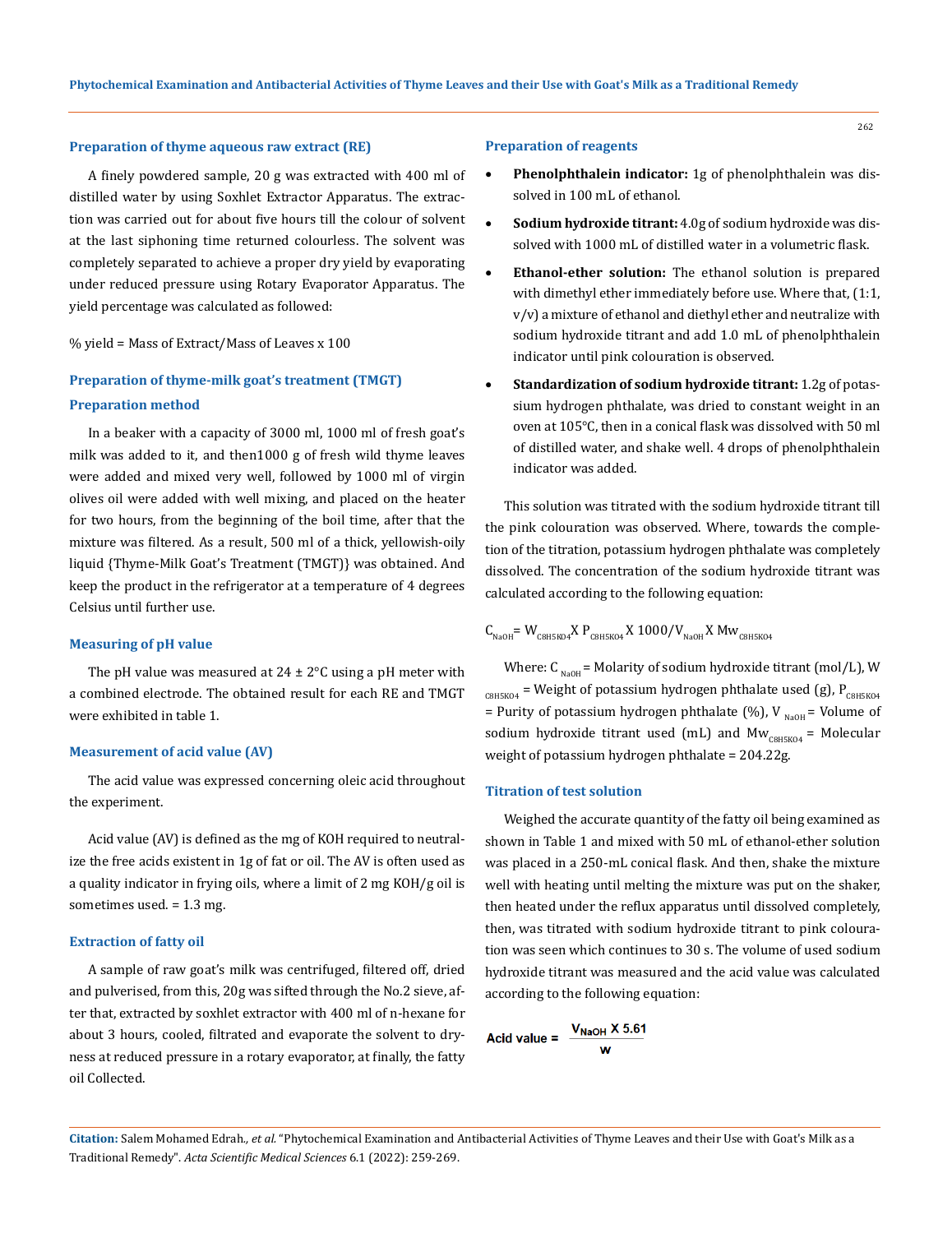where:  $V_{\text{NaOH}}$  = Volume of used sodium hydroxide titrant (mL), W = Weight of the *fatty oil* which was measured (g).

## **Phytochemical screening**

Chemical experiments were achieved on the plant's aqueous raw extract (RE) and the soft powdered samples by using standard methods to identify the components as described by Harborne (1973), Trease and Evans (1989), Sofowora (1993), [12-15].

#### **Test for tannins and phenolic compounds**

- **By magnesium and hydrochloric acid (HCl) reduction:** few scattered fragments of magnesium ribbon were added to a solution of 50 mg the extract was previously dissolved in 10 ml of alcohol, then in dropwise the concentrated of HCl were added, the developer of pink to the crimson colour indicated the presence of flavonol glycoside's [12].
- • **By alcoholic ferric chloride test:** 4 drops of neutral 5%, ferric chloride solution were added to a solution of 50 mg the extract was previously dissolved in 10 ml of alcohol, the dark green colour indicates the presence of a phenolic compound [14].
- By aqueous ferric chloride solution: 50 mg of the extract was dissolved in 5 ml of deionized water and then treated with 3 drops of ferric chloride solution. A greenish-brown precipitate indicated the presence of tannins [12].
- • **By lead acetate test:** 3 ml of 10% lead acetate solution was added to a solution of 50 mg the extract was previously dissolved in 10 ml of distilled water, a large white precipitate indicates the presence of phenolic compounds.
- **By alkaline reagent test:** a yellow fluorescence indicates the presence of flavonoids when was added to an aqueous solution of the extract was treated with 10% ammonium hydroxide solution.
- • **By gelatin test:** 2 ml of 1% solution of Gelatin containing 10% NaCl were added to a solution of 50 mg the extract was previously dissolved in 10 ml of distilled water, white precipitate indicates the presence of phenolic compounds [15].

#### **Saponification test (fats and fixed oils)**

5 drops of 0.5 N alcoholic potassium hydroxide solutions were added to 5 ml of extract along with 1drop of phenolphthalein indicator. Then the mixture was heated in a water bath for one and half hours. The partial neutralization of alkali or soap formed confirms

the excess of fats and fixed oils  $[16]$ .

## **Test for amino acids**

50 mg of the extract was dissolved in 5 ml of distilled water and filtered through Whatman No. 1 filter paper then the filtrate was investigated to check for Amino acids by a Ninhydrin test, where 2 drops of Ninhydrin solution (5 mg of Ninhydrin in 100 ml of acetone) were added to 1 ml of aqueous filtrate. The appearance of purple colour shows exists of amino acids [17].

#### **Test for alkaloid: (Mayer's, Wagner's reagent)**

5g Thyme of leaves ground powder was well mixed with 50 ml of chloroform, where a required porridge texture was obtained. Then this was mixed with 10 ml of ammonia-chloroform solutions (0,05 N), after that, the mixture was filtrated, and the filtrate was very carefully treated with a 2 N  $\rm H_2SO_4$  5 ml and strongly was shacked a while, two layers were formed after 4-6 minutes which separated, the upper layer was a solution in  $\rm{H_2SO_4}$  and another one  $^+$ was solution solved in chloroform and was stored for the terpenoid test, later, by adding 1-2 drops of Mayer's reagent on the side of a test tube, a yellow precipitate indicated the presence of alkaloids. While, when 5 ml of the filtrate, was treated with 2 ml of Wagner's reagent on the side of the test tube. A raise of yellow or brown precipitate indicated the presence of alkaloids. Whereas, when 5 ml of the filtrate, was treated with 2 drops of Dragendorff's reagent, was added by the side of the test tube, an obvious orange or yellow precipitate indicated the presence of alkaloids [18].

## **Test for Flavonoid: (sianidin test, Shinoda test)**

1g Thyme of leaves ground powder was well mixed with 15 ml of methanol, this mixture was filtrated off, where a required extract was obtained and then heated for about 5 minutes. After that 5 drops of concentrated HCl were added and followed by the addition of a few amounts of magnesium powder. The changing colour into red or pink indicated the presence of flavonoids [19].

#### **Test for steroids and triterpenoids**

0.5 ml of the extract solution was mixed with 1ml of chloroform and then concentrated Sulphuric acid was added carefully and slowly on the sides of the test tube. A reddish-brown colour (steroidal ring) at the interface and turning the upper layer to green indicated the presence of steroids, while the formation of deep red colour indicated the presence of triterpenoids [12,20].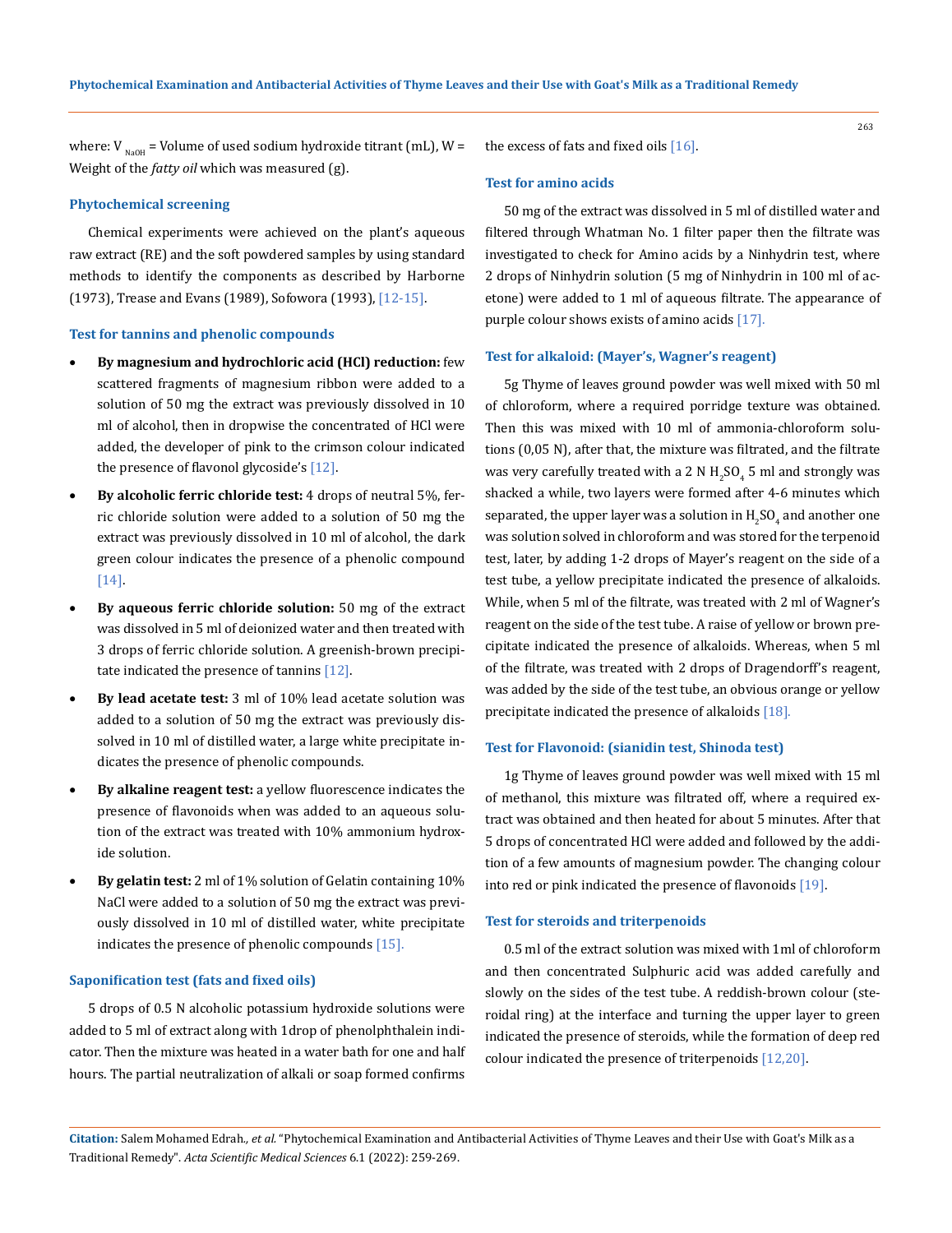#### **Quantitative analysis:**

#### **Flavonoid's determination**

5g of plant powdered is mixed with 50 ml of aqueous methanol (80%) and was left to stand for 24 hours at room temperature. This extraction was replicated three times and each time with filtered off by using a Whatman filter paper number 42 (125 mm) and transferring into a crucible and dried on a water bath for evaporation. After cooling the crucible in a desiccator was weighed the obtained flavonoids were and percentage yield was calculated as  $[21]$ :

% Flavonoid = Weight of flavonoid/Weight of sample × 100------ (1)

## **Alkaloid's determination**

Quantitative estimation of alkaloid was carried out by mixing 5g of thyme powder with 400 ml of 10% acetic acid in ethanol. Then, allowed to stand for 4 hours. The extract was concentrated on a water bath to one-quarter of the original volume then the addition of concentrated ammonium hydroxide dropwise to the extract till the precipitation was finished shortly after filtration. After 3 hours of mixture precipitation, the supernatant was discharged and the precipitates were washed with 40 ml of 0.1 M of ammonium hydroxide after that was filtered off, dried in an oven and the percentage of the alkaloid is calculated as  $[22,23]$ :

% Alkaloid = Weight of alkaloid/Weight of sample × 100 -------- (2)

#### **Saponins determination**

The quantitative determination of saponins was carried out by mixing up 3g of the plant powder with 70 ml of aqueous ethanol (20%), whereas this mixture was heated for 4 hours at a temperature of 55<sup>∘</sup> C, with continuous stirring. After the first filtering for the mixture, the extracting process of residual was repeated twice with the same condition method of the extraction process. After the merged extracts were evaporated to 30 ml over a water bath at 90∘C a 20 ml of diethyl ether was added to it in a separator funnel with vigorous agitation and then left side for. It was left aside for a while to form two phases, and this process was repeated two times, and each time the ether phase was discarded while the aqueous phase was added to it 60 ml of 1-butanol and was extracted with the addition of 10 ml of sodium chloride solution and the sodium chloride phase was disposed of, and the solution was taken and heated on a water bath for thirty minutes, and the concentrated solution was transferred to a crucible and put in an oven until a constant weight was obtained, and then the percentage of the obtained product was calculated [24].

% Saponins = Weight of saponins/Weight of sample × 100------- (3)

#### **Antibacterial activity [25-26]**

#### **Preparation of growth media**

Nutrient agar media was constituted of Beef extract 3.0g, Agar 15.0g and Peptone 5.0g. And it was served as a growth media by dissolving 40g of nutrient agar in 700ml of distilled water. After the whole dissolution, the concluding volume of the media was raised to 1000 ml by adding further distilled water. Then media were boiled using a hot plate. The pH was adjusted to 7.0 at 26ºC, using 0.1M NaOH and 0.1M HCl. The required media and altogether glassware were sterilized by autoclaving at 15psi at 121 for 20 minutes. Approximately 20ml nutrient agar was platted in Petri dishes and left to solidify for 30 minutes.

#### **Preparation of bacterial concentration**

The dry crude extract which separated from the plant's aqueous raw extract (RE) by rotary vacuum evaporate was dissolved in Dimethyl Sulfoxide (DMSO) at a concentration of 100mg/1ml and filtered through 0.45 µm sterile filter membranes.

## **Cultivation of bacteria (Disc diffusion method)**

By the disc diffusion method, this research study intended at evaluating the *in vitro* antibacterial activity of the thyme leaves aqueous extract and a thick, yellowish-oily liquid product (TMGT) against each of bacterial sorts; a one Gram-negative bacteria *Escherichia coli* and four Gram-positive bacterial sorts; *Staphylococcus aureus, Lactobacillus, Streptococcus pneumonia* and *Staphylococcus aureus,* in presence of four antibiotics types Azithromycin (Azi), Tetracycline (Tet), Gentamicin(Gen), Norfloxacin (Nor), respectively, against to each sort of pathogenic bacteria as a positive control, while DMSO and raw milk's goat as a negative control. After the media in the dishes hardened, were cultivated in each plate with a type of bacteria selected for the experiment. 50 µL of bacterial inoculums containing 108 CFU/mL were spread over plates containing prepared agar, and discs 6 mm in diameter impregnated with  $40\mu$ L of the raw extracts solutions (RE) 1 mg/disc and also,  $40\mu$ L of the TMGT were placed on the surface of the media, separately (Meaning that in each Petri dish previously cultured with a type of bacteria, separately, where the discs were placed in it as follows: a saturated disc containing 40µL of the aqueous extract of thyme leaves "RE", the disc saturated with 40µL a thick, yellowish-oily liquid product "TMGT", the discs of appropriate antibiotics that affect

**Citation:** Salem Mohamed Edrah*., et al.* "Phytochemical Examination and Antibacterial Activities of Thyme Leaves and their Use with Goat's Milk as a Traditional Remedy". *Acta Scientific Medical Sciences* 6.1 (2022): 259-269.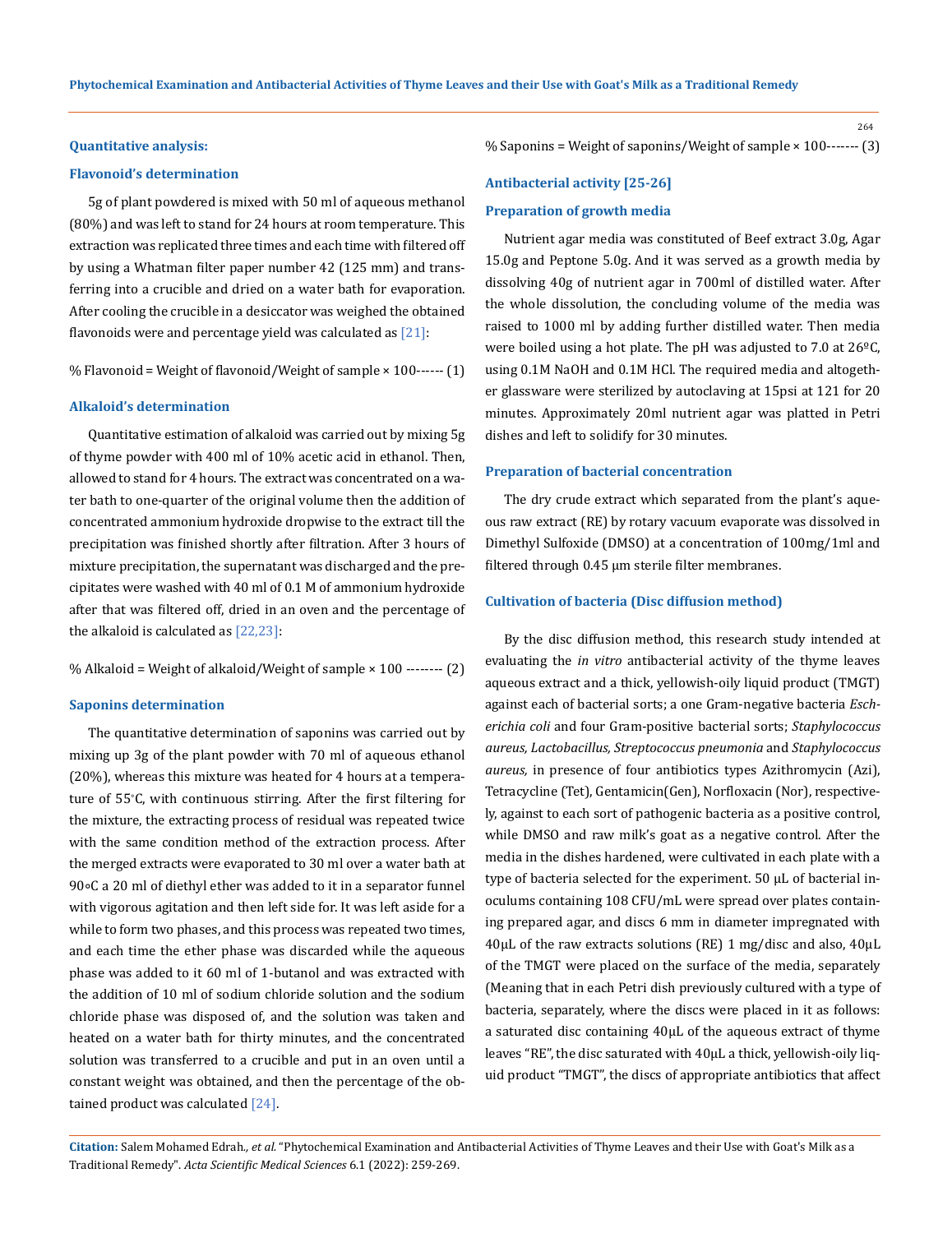the bacteria already cultivated on the Petri dish, a saturated disc containing 40µL of DMSO and a saturated disc containing 40µL of distilled water used in the extraction of thyme leaves, separately). Too, the two control discs were used containing DMSO and raw milk's goat while 40 µg/ disc of each type of antibiotics were used as negative and positive controls, correspondingly. And then all the dishes were incubated in the incubator at a temperature of 37 °C for 24 hours. The diameter of the zone of inhibition revealed by the extract was measured and correlated with the standard. Each sample was used in triplicate for the assaying of antibacterial activity.

Note: (Currently, the evaluation of TMGT without wild thyme leaves extract is abandoned in this research work, which is now under progress for prospective studies to be conducted meanwhile to obtain a comprehensive comparison of its effect and efficacy against antimicrobial applications and as diseases treatments.)

## **Results and Discussion**

| <b>Prepared</b><br>solution | <b>Shape</b> | <b>Colour</b>      | <b>Odour</b><br><b>Taste</b>              |       |
|-----------------------------|--------------|--------------------|-------------------------------------------|-------|
| RE                          | Dry-Resinous | <b>Brown</b>       | Thyme                                     | Thyme |
| TMGT                        | Thickly-Oily | Yellowish-<br>oily | Thyme with<br>a little bit of<br>brackish | Thyme |

**Table 1:** Results of physical state parameters of RE and TGMT.

Table 1 showed the results of physical state parameters of RE and TGMT, as the shape was Dry-Resinous, colour was Brown, taste and odour were thyme, while for TMGT the shape was Thickly-Oily, colour was Yellowish-oily, while the taste was thyme, with a little bit brackish and with the usual thyme scent.

In the human diet, fats and oils are of utmost importance due to the high percentage of essential and essential fatty acids needed by the human body tissues. Due to the ease of digestion of goat milk for its nutritional value, it was recommended for children, the elderly and sick people, with caution due to its fat content. As well, measuring the acidic value of raw goat's milk to know the percentage of polyunsaturated fatty acids it contains. Also, the high content of fatty acids in goat milk may be the cause of rancidity during its storage period. That affects the quality of the milk and leads to a specific odour due to the decomposed components such as peroxides, free fatty acids, fatty oils, the production of low molecular weight ketones low molecular weight aldehydes. As shown in

Table 2 the results of yield and pH of RE was 89, 6.7 %, separately, while the pH and Acid Value for TGMT were 7.3 and 7, individually. And the acid value of raw goat's milk was 6.7g. As well many of the monounsaturated like oleic acid and polyunsaturated fatty acids such as rumenic acid that exists in the milk have advantageous influences on human wellness. Excessive consumption of foods containing high in fats has a major role in causing diseases such as vascular disease, cancer, heart disease, diabetes, obesity, and others. And because milk fat is considered one of the complex natural fats, it contains about 500 types of these acids, it is well known that monounsaturated fatty acids do not cause cholesterol aggregation and convert into rancid, as is the case with polyunsaturated fatty acids.

| <b>Prepared solution</b> | Yields $(%)$ |     | $pH$ Value   Acid Value $(g)$ |  |
|--------------------------|--------------|-----|-------------------------------|--|
| RF.                      | 89           | 6.7 |                               |  |
| Raw Goat's Milk          |              |     | 6.7                           |  |
| <b>TMGT</b>              |              | 7.3 |                               |  |

**Table 2:** Results of yield, pH and Acid Value of RE and TGMT.

## **Phytochemical analysis**

Distinct researches revealed that the involved terpenes in the milk show the involved terpenes of the ingested feed. And this means that antioxidant composites such as terpenes are transmitted to the milk able to increase the oxidative stabilizing of milk.

#### **Qualitative phytochemical composition**

| <b>Phytochemicals</b>      | <b>Existence of Phytochemicals</b> |  |  |  |
|----------------------------|------------------------------------|--|--|--|
| Tannins and Phenolics      | $^{+++}$                           |  |  |  |
| Fats and Fixed oils        | $^{+++}$                           |  |  |  |
| Amino acids                | $^{++}$                            |  |  |  |
| Alkaloids                  | $^{+++}$                           |  |  |  |
| Flavonoid                  | $^{+++}$                           |  |  |  |
| Steroids and Triterpenoids |                                    |  |  |  |

**Table 3:** Qualitative screening of phytochemicals from aqueous extract of Thyme leaves.

**Note:** Strong positive test = +++, Moderate Positive test = ++,

Weak positive test  $= +$ , Negative tests  $= -$ 

The result in table 3 indicated the presence of the phytochemical secondary metabolites in abundance amounts, which are tannins, phenols, Fats and Fixed oils, Amino acids alkaloids, flavonoids

**Citation:** Salem Mohamed Edrah*., et al.* "Phytochemical Examination and Antibacterial Activities of Thyme Leaves and their Use with Goat's Milk as a Traditional Remedy". *Acta Scientific Medical Sciences* 6.1 (2022): 259-269.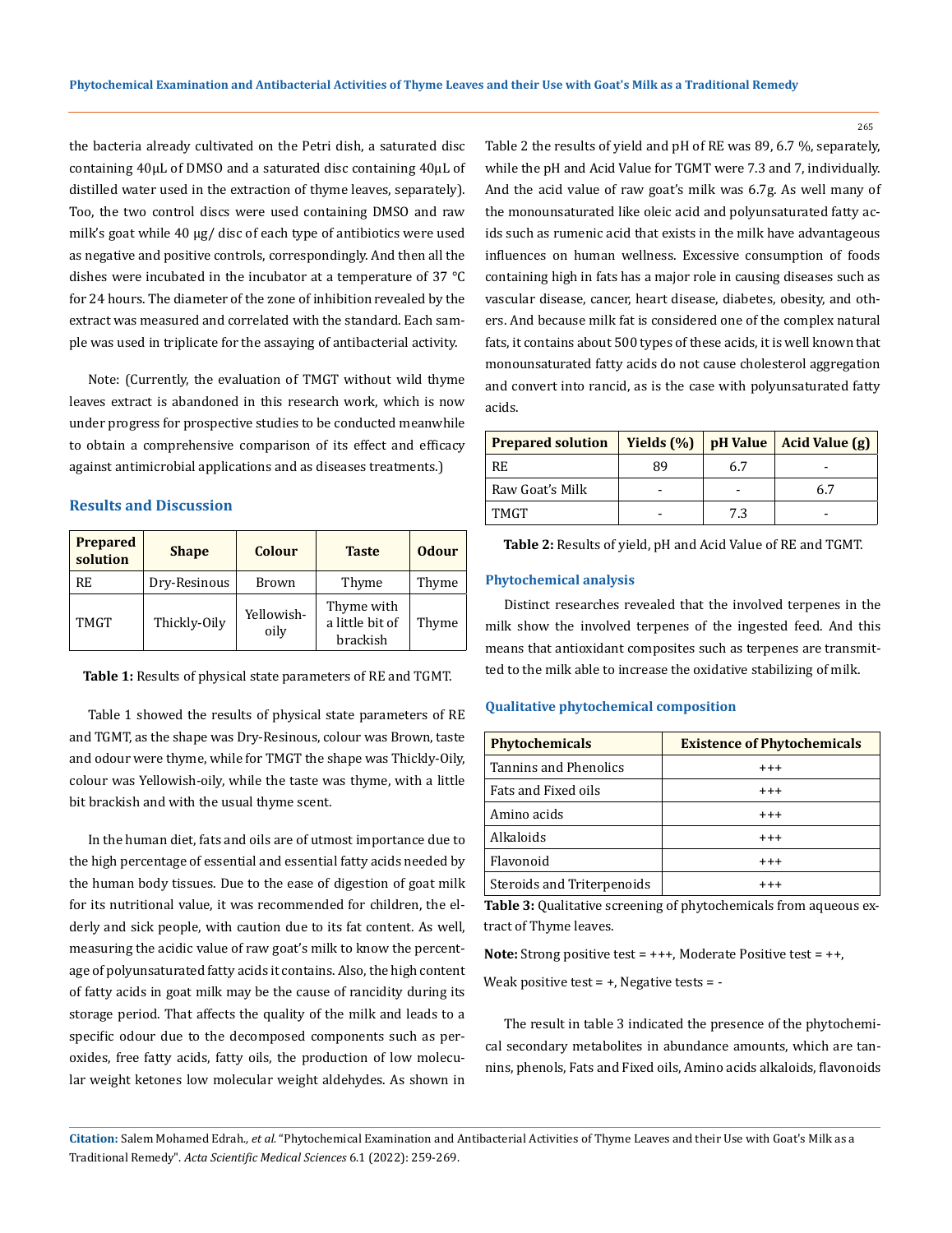and steroids and triterpenoids. Accordingly, the preliminary phytochemical examination revealed that the aqueous extract of thyme leaves contains bioactive ingredients and are responsible also for antioxidant activities. Traditionally thyme was used for healing several respiratory ailments such as bronchitis and asthma, also were used for the medication of other illnesses like antispasmodic, antiviral, antimicrobial and antiseptic. This is promoting, by it owing bioactive chemical ingredients activity existent in it. Thyme is combined with other herbs to treat ailments like sore throat, bronchitis and also such as gastritis disorders. Because the Thyme is benefited in health-promoting properties and disease-preventing related to its rich nutritional value is vital for great health, and these nutrients of this aromatic herb such as vitamins, minerals and that considered as phytonutrients. Thyme is likewise a great source of Vitamin C which provides resistance against infectious illnesses and attacks harmful pro-inflammatory free radicals, also principally Vitamin A is an antioxidant, essential for maintaining healthful mucus membranes, for good vision and skin [27]. The risk of genetic diseases such as diabetes, heart disease and cancer can be reduced by consuming foods that contain herbs that contain biologically active compounds.

|       | Plant's Name   Flavonoids $(\%)$   Alkaloids $(\%)$   Saponins $(\%)$ |    |
|-------|-----------------------------------------------------------------------|----|
| Thyme |                                                                       | 90 |

**Table 4:** Results of the Quantitative Phytochemical Composition.

The percentage yields obtained from the leaves concerning quantitative phytochemical analysis were for Flavonoids 81%, Alkaloids 72% and Saponins 90%. The usefulness benefits gained from healthy foods, especially those that plants and herbs share in their components nutrients, even if they are flavoring's or natural additives to improve the quality and more acceptance for food, resulting from the fact that they contain components that have benefits for the human body, whether for treatment or even for disease resistance and prevention, such as the effectiveness of antioxidants through a potential source. Additionally, fresh thyme contains many vital compounds such as flavonoids, tannins and phenolic antioxidants. Moreover, it is rich in vitamins, selenium, magnesium, manganese, iron, calcium and potassium. While the main phenolic antioxidant components are thymol which is for antioxidant activities. Thyme contains saponins, which interact with cholesterol in the human body to form insoluble complexes, as well as prevent the intestines from absorbing endogenous and exogenous cholesterol [28].

#### **Fatty oil**

| <b>Supposed acid</b><br>value ml | <b>Weight of fatty oil being</b><br>examined/g |  |  |
|----------------------------------|------------------------------------------------|--|--|
| 10                               |                                                |  |  |
| 50                               |                                                |  |  |
| 100                              |                                                |  |  |
| 200                              | በ 5                                            |  |  |

**Table 5:** Resulted of Weight of fatty oil being examined.

For more illustration of that, an acid value which is described as the number of mg of potassium hydroxide needed to neutralize the free acid in 1g of fat, fatty oil or other related materials is examined to evaluate the rancidity of the Raw Goat's Milk sample. And according to table 5 the expected acid value of 10, 50, 100 and 200 ml were 4, 2, 1 and 0.5 for the weight of fatty oil existence investigated/g. Milk fat is the all mostly are complex natural fats that include about 400-500 fatty acids [29].

## **Antibacterial activities**

The human body is infected with many diseases, they may be caused by microorganisms such as bacteria, viruses, fungi, etc., Where bacteria can live inside the human body or on his skin and some of them are good for human health, and it is referred to as healthy bacteria, some of which are damaging to the human body and are referred to as harmful or pathogenic bacteria. A proposal that structurally likes thymol and carvacrol already found in thyme enhances the permeability of the bacterial cell wall, therefore describing the antimicrobial effect of the thyme [30]. The presence of bacteria in raw goat milk may be due to the cultivation system and thus the lunch provided to the goats, is it organic or traditional and the year, the milking, the place, and the farms of the goats were living in. Also, the existence of pathogens bacteria depends on the wellness condition of the goats and varies greatly between milk produced farms. That is, based on the quality system used in each farm.

In table 6 the results of the bioactivity of Thyme aqueous raw extract (RE) alongside each of bacterial sorts; *Escherichia coli*, *Staphylococcus aureus, Lactobacillus, Streptococcus pneumonia* and *Staphylococcus aureus,* were revealed 19, 20, 21, 19 and 23 mm, respectively. While the liquid product TMGT showed 23, 22, 25, 24 and 25 mm correspondingly, And in presence of the antibiot-

**Citation:** Salem Mohamed Edrah*., et al.* "Phytochemical Examination and Antibacterial Activities of Thyme Leaves and their Use with Goat's Milk as a Traditional Remedy". *Acta Scientific Medical Sciences* 6.1 (2022): 259-269.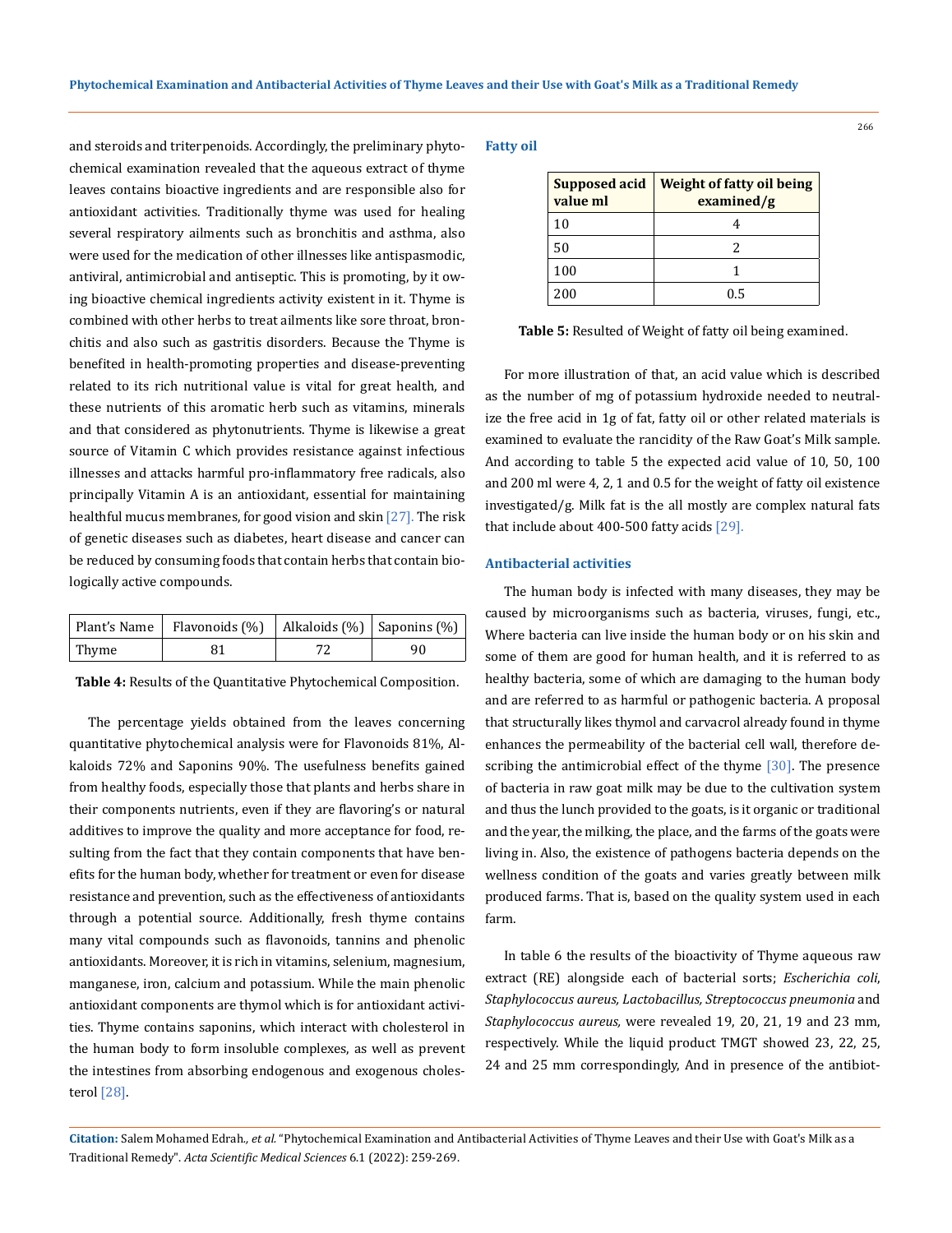ics types Azithromycin (Azi.), Tetracycline (Tet.), Gentamicin(Gen.), Norfloxacin (Nor.) were 26, 25, 28, 26 and 27, individually, which used against to each sort of pathogenic bacteria as a positive control. Whereas the results showed that the effectiveness of the TMGT was higher than using RE and that the inhibition zone was against *Staphylococcus aureus* 25 mm compared to the antibiotic against this type of bacteria, which had an inhibition zone of 27 mm. Also, when comparing the results obtained, there is no considerable difference in the resistance of bacteria by TMGT, besides, the results of the RE against bacteria were very good when compared to the used antibiotics. Furthermore, from a comparison between RE and TMGT, we find that the results obtained are very good, which may encourage its use as a treatment against some diseases arising from those bacteria tested in this previous test. The activity of thyme is assumed to be correlated with the great presence of secondary metabolite constituents. Linalool and Carvacrol, β-pinene, α-terpineol, camphor, borneol, and thymol compounds are played a very important role as bioactive compounds against bacteria  $\sqrt{31}$ -33]. Additionally, Thyme consists of essential oils which are used in foods and beverages as flavour enhancements. Consequently, the existence of vital several constituents such as carvacrol, cymene and thymol are known to own antimicrobial properties. As previous studies confirmed that the presence of essential oils in thyme has an effective effect on stopping the increase in the number of cells of pathogenic microorganisms, especially when used as a milk sterilizer. Accordingly, may also, that inhibitory effects to the microorganisms revealed in this research study were by the occurrence of the thyme secondary metabolites ingredients including essential oils and which possess the potential to inhibit and inactivate five tested pathogenic microorganisms which appear more clearly in comparison between the results of RE and TMGT.

|                                   | Inhibition diameters zones size (mm) |             |                   |      |      |      |
|-----------------------------------|--------------------------------------|-------------|-------------------|------|------|------|
| Name of Bacteria                  | <b>RE</b>                            | <b>TMGT</b> | <b>Antibiotic</b> |      |      |      |
|                                   |                                      |             | Azi.              | Tet. | Gen. | Nor. |
| Escherichia coli                  | 19                                   | 23          | 26                |      |      |      |
| Staphylococcus<br>aureus          | 20                                   | 22          |                   | 25   |      |      |
| Lactobacillus                     | 21                                   | 25          |                   |      | 28   |      |
| <i>Streptococcus</i><br>pneumonia | 19                                   | 24          |                   |      |      | 26   |
| Staphylococcus<br>aureus          | 23                                   | 25          |                   | 2.7  |      |      |

**Table 6:** Results of antibacterial Activities.

Antibiotics types: Azithromycin (Azi), Tetracycline (Tet), Gentamicin (Gen) and Norfloxacin (Nor).

Milk and dairy products are rich in essential nutrients, vitamins and proteins which are considered one in every of the vital nutritional components for human health. On the opposite hand, it's worth noting that if the milk contains a high percentage of steroids or antibiotics, this milk must be discarded, due to its harmfulness and also the concern it causes on the endocrine glands within the physical body, which results in inequality within the balance. Hence, the evaluation of hormones in milk as likely endocrine-disrupting composites is critical. Where normally steroid hormones exist in milk as combined forms which don't seem to be biologically effective, merely within the human system digestorium can be converted toward their free forms, therefore, it's necessary for healthy milk to contain steroid hormones at low levels which are during a safe and normal range.

## **Conclusion**

This research was preliminarily investigated some active compounds contained in the aqueous extract of thyme leaves, and also the use of the leaves in preparing the therapeutic mixture according to the traditional methods used in preparing the prescribed herbal medicine and testing it against some types of pathogenic bacteria. Furthermore, were needed to the great inhibitory activity against pathogenic microorganism which could be achieved by using different concentrations of milk and plants crude extracts, which were needed to accomplish more bactericidal effects and to exhibit strong antibacterial activity, further researches are needed to determine their antibacterial effects on pathogens both in different milk types and the human body too. The medicinal applications of thyme related to main Biological Compounds such as phenols, carvacrol, thymol, which are acts as antimicrobial, expectorant, antioxidant, spasmolytic, mucolytic and antitussive. Positively, these components in the thyme make it is more active against different sorts of bacteria and can inhibit its growth bacteria.

## **Acknowledgements**

The authors extend their sincere thanks and appreciation to Mrs. Khadija Abdel Salam Bin Khalil and Mr. Mustafa Muhammad Edrah for all their efforts and all requirements of preparing useful treatment conventional information which was very helpful in this research work.

## **Competing Interest**

The authors declare that they have no competing interests.

**Citation:** Salem Mohamed Edrah*., et al.* "Phytochemical Examination and Antibacterial Activities of Thyme Leaves and their Use with Goat's Milk as a Traditional Remedy". *Acta Scientific Medical Sciences* 6.1 (2022): 259-269.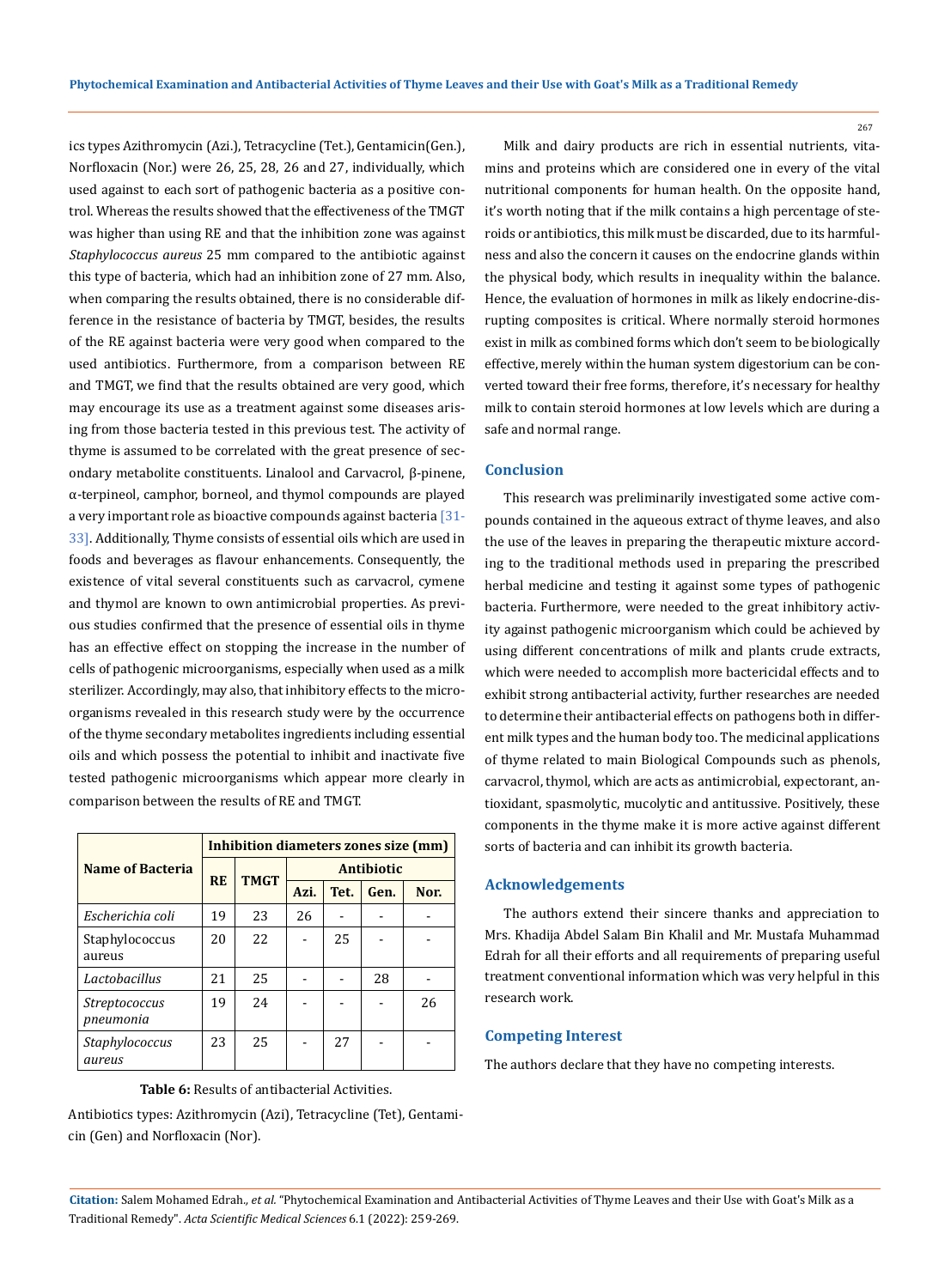## **Bibliography**

- 1. [Front Matter. "Nomenclature of Organic Chemistry: IUPAC](https://pubs.rsc.org/en/content/ebook/978-0-85404-182-4)  [Recommendations and Preferred Names 2013 \(Blue Book\)".](https://pubs.rsc.org/en/content/ebook/978-0-85404-182-4)  [Cambridge: The Royal Society of Chemistry \(2014\): 691.](https://pubs.rsc.org/en/content/ebook/978-0-85404-182-4)
- 2. Ultee A., *et al.* ["Antimicrobial activity of carvacrol toward Ba](https://meridian.allenpress.com/jfp/article/63/5/620/169762/Antimicrobial-Activity-of-Carvacrol-toward)cillus cereus on rice". *[Journal of Food Protection](https://meridian.allenpress.com/jfp/article/63/5/620/169762/Antimicrobial-Activity-of-Carvacrol-toward)* 63.5 (2000): [620-624.](https://meridian.allenpress.com/jfp/article/63/5/620/169762/Antimicrobial-Activity-of-Carvacrol-toward)
- 3. Vladić J., *et al.* ["Winter savoury: Supercritical carbon dioxide](https://www.sciencedirect.com/science/article/abs/pii/S0896844616301632)  [extraction and mathematical modelling of extraction process".](https://www.sciencedirect.com/science/article/abs/pii/S0896844616301632)  *[The Journal of Supercritical Fluids](https://www.sciencedirect.com/science/article/abs/pii/S0896844616301632)* 117 (2016): 89-97.
- 4. [Andersen A. "Final report on the safety assessment of sodium](https://pubmed.ncbi.nlm.nih.gov/16835130/)  [p-chloro-m-cresol, p-chloro-m-cresol, chlorothymol, mixed](https://pubmed.ncbi.nlm.nih.gov/16835130/)  [cresols, m-cresol, o-cresol, p-cresol, isopropyl cresols, thymol,](https://pubmed.ncbi.nlm.nih.gov/16835130/)  o-cymen-5-ol, and carvacrol". *[International Journal of Toxicol](https://pubmed.ncbi.nlm.nih.gov/16835130/)ogy* [25 \(2006\): 29-127.](https://pubmed.ncbi.nlm.nih.gov/16835130/)
- 5. [WHO. Coronavirus disease \(covid-19\) pandemic 17 \(2020\):](https://www.who.int/emergencies/diseases/novel-coronavirus-2019)  [2690.](https://www.who.int/emergencies/diseases/novel-coronavirus-2019)
- 6. Bedford J., *et al.* ["For the WHO Strategic and technical advisory](https://www.thelancet.com/journals/lancet/article/PIIS0140-6736(20)30673-5/fulltext)  [group for infectious hazards". COVID-19: towards controlling a](https://www.thelancet.com/journals/lancet/article/PIIS0140-6736(20)30673-5/fulltext)  pandemic". *Lancet* [395.10229 \(2020\): 1015e1018.](https://www.thelancet.com/journals/lancet/article/PIIS0140-6736(20)30673-5/fulltext)
- 7. [Dorman HJ and Deans SG. "Antimicrobial agents from plants:](https://pubmed.ncbi.nlm.nih.gov/10736000/)  [antibacterial activity of plant volatile oils".](https://pubmed.ncbi.nlm.nih.gov/10736000/) *Journal of Applied Microbiology* [88 \(2000\): 308-316.](https://pubmed.ncbi.nlm.nih.gov/10736000/)
- 8. Singh N., *et al.* ["Efficacy of chlorine dioxide, ozone, and thyme](https://www.sciencedirect.com/science/article/abs/pii/S0023643802909333)  [essential oil or a sequential washing in killing Escherichia Coli](https://www.sciencedirect.com/science/article/abs/pii/S0023643802909333)  [O157:H7 on lettuce and baby carrots".](https://www.sciencedirect.com/science/article/abs/pii/S0023643802909333) *LWT - Food Science and Technology* [35 \(2002\): 720-729.](https://www.sciencedirect.com/science/article/abs/pii/S0023643802909333)
- 9. Moreira MR., *et al.* ["Inhibitory parameters of essential oils to](https://www.sciencedirect.com/science/article/pii/S0023643804001938)  reduce a foodborne pathogen". *[LWT- Food Science and Technol](https://www.sciencedirect.com/science/article/pii/S0023643804001938)ogy* [38 \(2005\): 565-570.](https://www.sciencedirect.com/science/article/pii/S0023643804001938)
- 10. [Ferrell and John Atkinson. "The Rural School and Hookworm](https://files.eric.ed.gov/fulltext/ED541673.pdf)  [Disease". The US. Bureau of Education Bulletin. No. 20, Whole](https://files.eric.ed.gov/fulltext/ED541673.pdf)  [No. 593, Washington, DC: U.S. Government Printing Office](https://files.eric.ed.gov/fulltext/ED541673.pdf)  [\(1914\).](https://files.eric.ed.gov/fulltext/ED541673.pdf)
- 11. [Taitz LS and Armitage BL. "Goats' milk for infants and chil](https://www.ncbi.nlm.nih.gov/pmc/articles/PMC1444683/)dren". *[British Medical Journal of Clinical Research Education](https://www.ncbi.nlm.nih.gov/pmc/articles/PMC1444683/)* [288 \(1984\): 428-429.](https://www.ncbi.nlm.nih.gov/pmc/articles/PMC1444683/)
- 12. [Harbourne JB. "Phytochemical Methods: A Guide to Modern](https://books.google.co.in/books/about/Phytochemical_Methods_A_Guide_to_Modern.html?id=vCWHUU6iobwC)  Technique of Plant Analysis". 2<sup>nd</sup> edition London: Chapman [and Hall Ltd \(1998\): 282.](https://books.google.co.in/books/about/Phytochemical_Methods_A_Guide_to_Modern.html?id=vCWHUU6iobwC)

13. [Sofowara A. "Medicinal plants and Traditional medicine in Af](https://books.google.co.in/books/about/Medicinal_Plants_and_Traditional_Medicin.html?id=ZdaxQwAACAAJ)[rica". Spectrum Books Ltd, Ibadan, Nigeria \(1993\): 289.](https://books.google.co.in/books/about/Medicinal_Plants_and_Traditional_Medicin.html?id=ZdaxQwAACAAJ)

- 14. Mace MD. "Histochemical localization of phenols in healthy and diseased tomato roots". *Phytopathology* 16 (1963): 915- 925.
- 15. [Evans WC. "Trease and Evans Pharmacognosy". Harcourt](https://www.elsevier.com/books/trease-and-evans-pharmacognosy/9780702029332)  [Brace and company. Asia Pvt. Ltd.Singapore \(1997\).](https://www.elsevier.com/books/trease-and-evans-pharmacognosy/9780702029332)
- 16. Kokate CK. "Practical pharmacognosy" 4<sup>th</sup> edition, Vallabh [Prakashan Publication, New Delhi, India \(1999\).](https://www.amazon.in/Practical-Pharmacognosy-S-Gokhale-Kokate/dp/8185790361)
- 17. [Yasuma A and Ichikawa. "Ninhydrin-Schiff and alloxan-Schiff](https://www.translationalres.com/article/0022-2143(53)90038-9/fulltext)  [Staining; New histochemical staining methods for proteins".](https://www.translationalres.com/article/0022-2143(53)90038-9/fulltext)  *[Journal of Laboratory and Clinical Medicine](https://www.translationalres.com/article/0022-2143(53)90038-9/fulltext)* 41 (1953): 296- [299.](https://www.translationalres.com/article/0022-2143(53)90038-9/fulltext)
- 18. [Culvenor CCJ and Fitzgerald JS. "A field method for alkaloid](https://pubmed.ncbi.nlm.nih.gov/14024220/)  screening of plants". *[Journal of Pharmaceutical Sciences](https://pubmed.ncbi.nlm.nih.gov/14024220/)* 52 [\(2018\): 303-304.](https://pubmed.ncbi.nlm.nih.gov/14024220/)
- 19. James E., *et al.* ["Pharmacognosy and pharmacobiotechnology".](https://www.worldcat.org/title/pharmacognosy-and-pharmacobiotechnology/oclc/605370819)  [Williams and Wilkins, New York, U.S.A \(1996\).](https://www.worldcat.org/title/pharmacognosy-and-pharmacobiotechnology/oclc/605370819)
- 20. [Evans WC. "Trease and Evans' Pharmacognosy".](https://www.elsevier.com/books/trease-and-evans-pharmacognosy/9780702029332) *Elsevier [Health Sciences](https://www.elsevier.com/books/trease-and-evans-pharmacognosy/9780702029332)* (2009).
- 21. [BA Boham and AR Kocipai. "Flavonoids and condensed Tan](https://www.researchgate.net/publication/29737559_Flavonoids_and_Condensed_Tannins_from_Leaves_of_Hawaiian_Vaccinium_reticulatum_and_V_calycinum_Ericaceae)[nins from Leaves of Hawaiian Vaccinium vaticulatum and V.](https://www.researchgate.net/publication/29737559_Flavonoids_and_Condensed_Tannins_from_Leaves_of_Hawaiian_Vaccinium_reticulatum_and_V_calycinum_Ericaceae)  calycinium". *Pacific Science* [48 \(1994\): 458-463.](https://www.researchgate.net/publication/29737559_Flavonoids_and_Condensed_Tannins_from_Leaves_of_Hawaiian_Vaccinium_reticulatum_and_V_calycinum_Ericaceae)
- 22. [Harborne JB. "Phytochemical methods". London. Chapman](https://link.springer.com/book/10.1007/978-94-009-5570-7)  [and Hall, Ltd \(1973\): 49-188.](https://link.springer.com/book/10.1007/978-94-009-5570-7)
- 23. Trease G E and Evans W C. "Pharmacognosy".  $11<sup>th</sup>$  edn. Brail[liar Tiridel Can. Macmillian publishers \(1989\).](https://www.scirp.org/(S(351jmbntvnsjt1aadkposzje))/reference/ReferencesPapers.aspx?ReferenceID=1964412)
- 24. CM Ejikeme., *et al.* ["Determination of physical and phyto](https://eujournal.org/index.php/esj/article/view/3595)[chemical constituents of some tropical timbers indigenous to](https://eujournal.org/index.php/esj/article/view/3595)  Niger Delta Area of Nigeria". *[European Scientific Journal](https://eujournal.org/index.php/esj/article/view/3595)* 10.18 [\(2014\): 247-270.](https://eujournal.org/index.php/esj/article/view/3595)
- 25. Gulluce M., *et al.* ["Antimicrobial and antioxidant properties of](https://www.sciencedirect.com/science/article/abs/pii/S0308814606008466)  [the essential oils and methanol extract from](https://www.sciencedirect.com/science/article/abs/pii/S0308814606008466) *Mentha longifolia* L. ssp. *Longifolia*". *Food Chemistry* [103.4 \(2007\): 1449-1456.](https://www.sciencedirect.com/science/article/abs/pii/S0308814606008466)
- 26. Rahmoun NM., *et al.* ["Antibacterial and antifungal screening](https://www.researchgate.net/publication/273818544_Antibacterial_and_antifungal_screening_of_four_medicinal_plants)  [of four medicinal plants".](https://www.researchgate.net/publication/273818544_Antibacterial_and_antifungal_screening_of_four_medicinal_plants) *Journal of Coast Life Medicine* 2.12 [\(2014\): 975-979.](https://www.researchgate.net/publication/273818544_Antibacterial_and_antifungal_screening_of_four_medicinal_plants)
- 27. [Vineetha. "22 Amazing benefits and uses of Thyme".](https://www.healthbeckon.com/thyme-benefits/) *Health [Beckon](https://www.healthbeckon.com/thyme-benefits/)* (2014).

**Citation:** Salem Mohamed Edrah*., et al.* "Phytochemical Examination and Antibacterial Activities of Thyme Leaves and their Use with Goat's Milk as a Traditional Remedy". *Acta Scientific Medical Sciences* 6.1 (2022): 259-269.